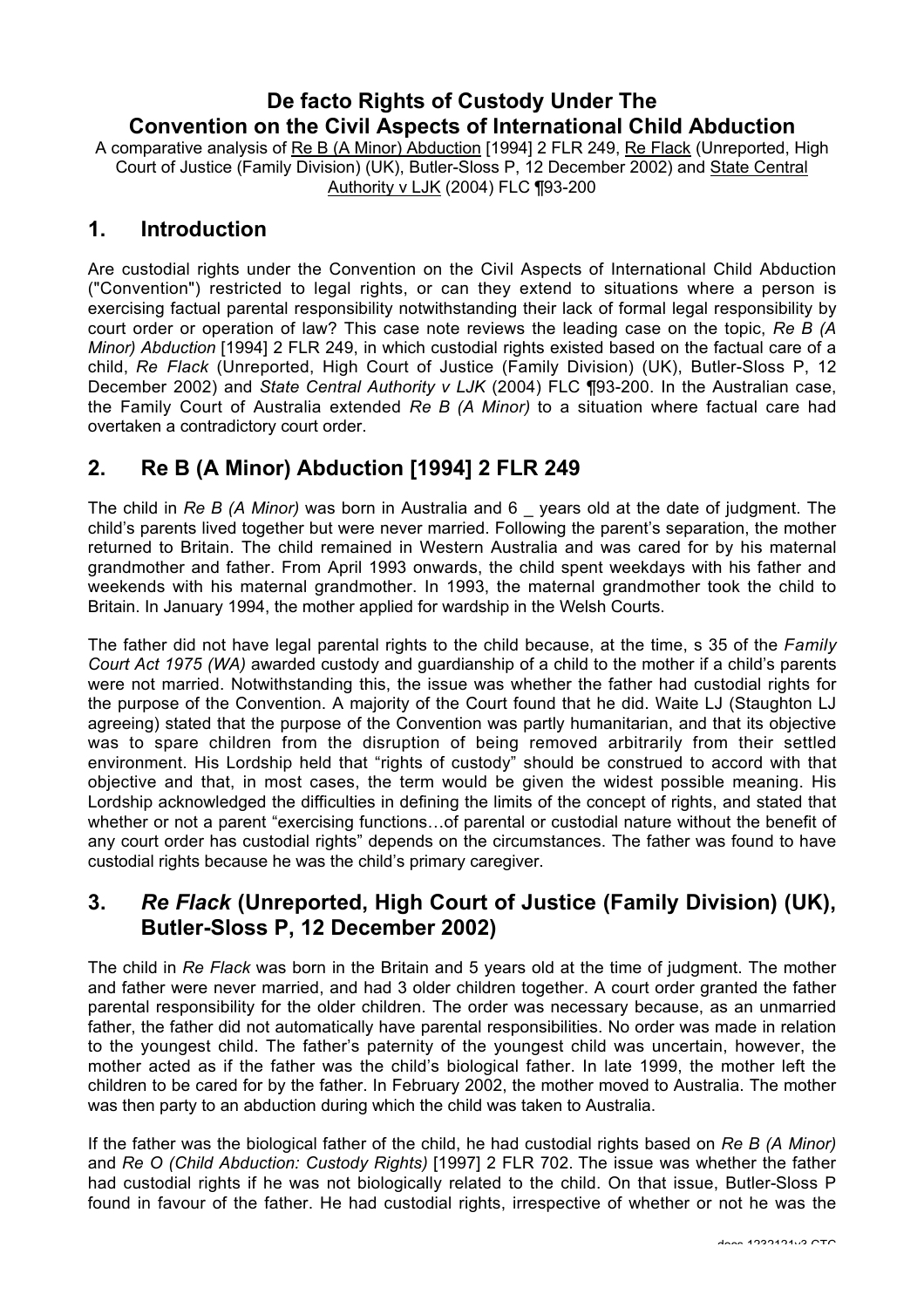child's biological father. Her Honour stated "that are circumstances in which a person who is not related by blood to the child who has been in his care may nonetheless be found to have inchoate rights of custody". Her Honour added that her finding accorded with the underlying purpose of the Convention as well as the principle established in *Re B (A Minor)* that custodial rights could arise out of the fact of exclusive care. She noted that the case before her was unique, that the father had sole exclusive care of the child, that he would be likely to obtain a residence order in his favour from the Family Court, and that the child had been raised believing that the father was his biological father. Her Honour believed that *Re B (A Minor*) should not be extended beyond the facts before her.

## **4.** *State Central Authority v LJK* **(2004) FLC ¶93-200**

*State Central Authority v LJK* concerned a child who was 5 years old at the time of judgment. The child's parents met on the internet, and in mid-1998 the mother travelled to the United States of America ("USA") for 3 weeks to visit the father. She returned to Australia, and the child was born in Australia. On 9 September 1999, the Family Court of Australia ordered that the child reside with the mother and that she have sole parental responsibility for the child's short-term and long-term care, welfare and development. The father's contact was reserved. In October 2000, the mother and child travelled to the USA. The parents reconciled and were married in December 2000. The parents and child resided together in the state of Virginia until 31 October 2002 when the mother returned to Australia with the child. The mother argued that she had not wrongly removed the child because the Court order stated that she had sole responsibility for the welfare of the child (including the right to decide where he lived).

Justice Morgan of the Family Court of Australia held the father had custodial rights for the purpose of the Convention on the two bases. Firstly, Her Honour concluded, on a balance of probabilities, that at the time of the child's removal from the USA, the father had a right of custody under Virginian law. There was no Virginian case law directly on point, but Her Honour accepted the expert evidence of Mr Crouch that the Virginian Courts would find it "extremely persuasive" that remarriage nullified prior custody orders in 15 other American states. Her Honour found that the "the logic of a marriage operating to merge the parents' formerly individual custody rights into a joint right…works just as well with formerly out of wedlock parents as with formerly married parents". Secondly, Morgan J adopted *Re B (A Minor)*, as expanded upon in *Re O (Child Abduction: Custody Rights)*. Her Honour held that the "father had a fatherly relationship with the child and cared for him and fulfilled the ordinary everyday functions of a parent with whom the child was living" in such a way that he "was exercising a *de facto* right of custody". Her Honour stated that the Court would not allow the above to be disrupted abruptly or without due opportunity for a consideration of the child's welfare.

### **5. Comment**

The cases of *Re B (A Minor)*, *Re Flack* and *State Central Authority v LJK* firmly establish that a person can possess rights of custody under Australian and English law for the purposes of the Convention, even though they lack formal legal parental rights (whether by way of court order or operation of law).

The cases make it clear that de facto rights of custody arise from the fact of exclusive care of a child in a family environment and not from some other connection, such as blood relation. The English High Court of Justice explicitly ruled on this point in *Re Flack*. The cases are also authority for the proposition that the fact of exclusive care of a child is capable of superseding formal legal parental rights, irrespective of how the latter arose. In *Re B (A Minor)* and *Re Flack,* statutory provisions which effectively awarded custodial rights by operation of law were overtaken by the factual circumstances. In *State Central Authority v LJK*, an order that granted the mother sole parental responsibility did not prevent the father from acquiring custodial rights.

De facto custodial rights, however, are not without limits. In *Re Flack*, Butler-Sloss P confined her judgment to the specific circumstances and stated that she "did not see [it] as an extension of the